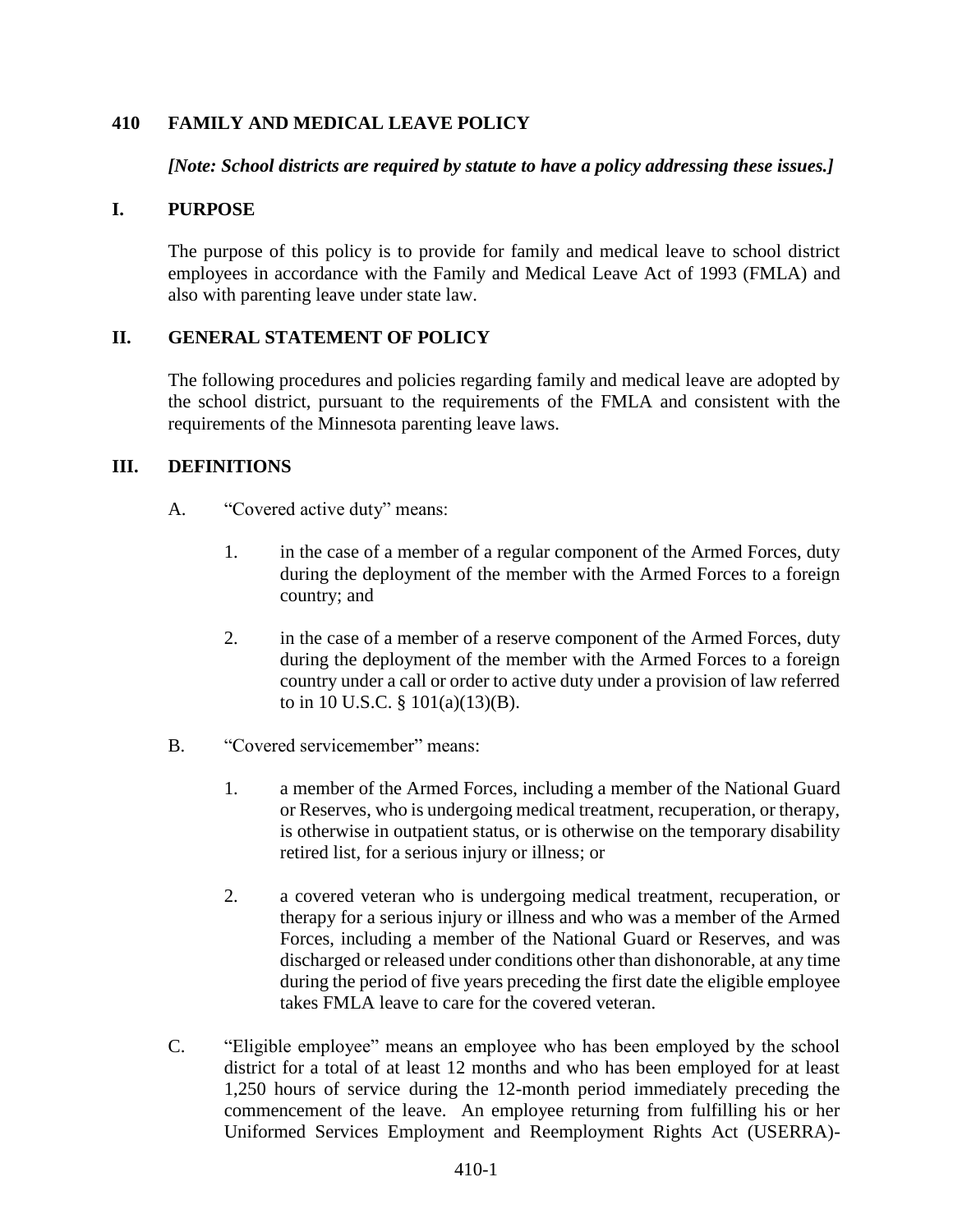covered service obligation shall be credited with the hours of service that would have been performed but for the period of absence from work due to or necessitated by USERRA-covered service. In determining whether the employee met the hours of service requirement, and to determine the hours that would have been worked during the period of absence from work due to or necessitated by USERRA-covered service, the employee's pre-service work schedule can generally be used for calculations. While the 12 months of employment need not be consecutive, employment periods prior to a break in service of seven years or more may not be counted unless the break is occasioned by the employee's fulfillment of his or her USERRA-covered service obligation or a written agreement, including a collective bargaining agreement, exists concerning the school district's intention to rehire the employee after the break in service.

- D. "Military caregiver leave" means leave taken to care for a covered servicemember with a serious injury or illness.
- E. "Next of kin of a covered servicemember" means the nearest blood relative other than the covered servicemember's spouse, parent, son, or daughter, in the following order of priority: blood relatives who have been granted legal custody of the covered servicemember by court decree or statutory provisions, brothers and sisters, grandparents, aunts and uncles, and first cousins, unless the covered servicemember has specifically designated in writing another blood relative as his or her nearest blood relative for purposes of military caregiver leave under the FMLA. When no such designation is made and there are multiple family members with the same level of relationship to the covered servicemember, all such family members shall be considered the covered servicemember's next of kin, and the employee may take FMLA leave to provide care to the covered servicemember, either consecutively or simultaneously. When such designation has been made, the designated individual shall be deemed to be the covered servicemember's only next of kin.
- F. "Outpatient status" means, with respect to a covered servicemember who is a current member of the Armed Forces, the status of a member of the Armed Forces assigned to:
	- 1. a military medical treatment facility as an outpatient; or
	- 2. a unit established for the purpose of providing command and control of members of the Armed Forces receiving care as outpatients.
- G. "Qualifying exigency" means a situation where the eligible employee seeks leave for one or more of the following reasons:
	- 1. to address any issues that arise from a short-notice deployment (seven calendar days or less) of a covered military member;
	- 2. to attend military events and related activities of a covered military member;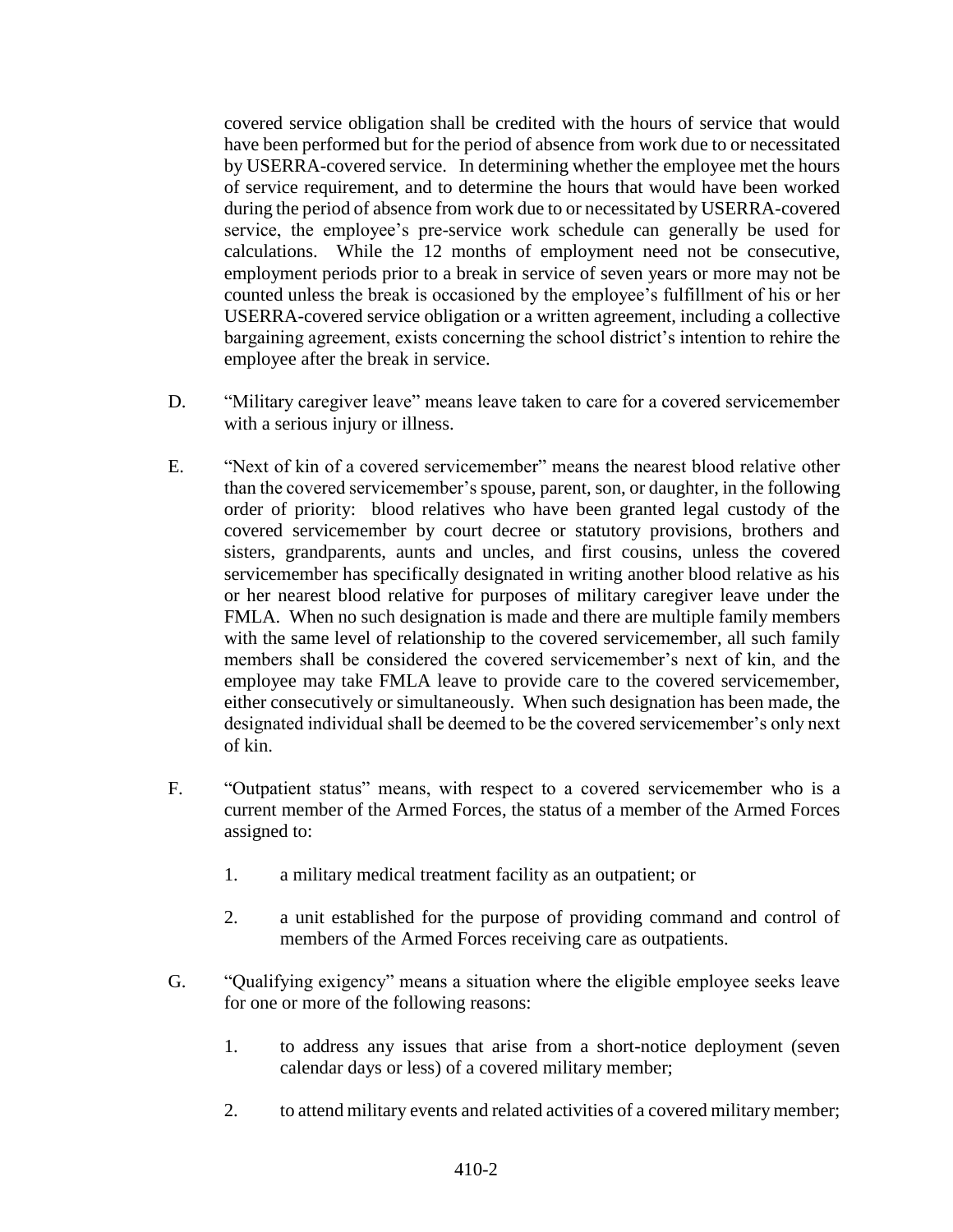- 3. to address issues related to childcare and school activities of a covered military member's child;
- 4. to address financial and legal arrangements for a covered military member;
- 5. to attend counseling provided by someone other than a health care provider for oneself, a covered military member, or his/her child;
- 6. to spend up to 15 calendar days with a covered military member who is on short-term, temporary rest and recuperation leave during a period of deployment;
- 7. to attend post-deployment activities related to a covered military member;
- 8. to address parental care needs; and
- 9. to address other events related to a covered military member that both the employee and school district agree is a qualifying exigency.
- H. "Serious health condition" means an illness, injury, impairment, or physical or mental condition that involves:
	- 1. inpatient care in a hospital, hospice, or residential medical care facility; or
	- 2. continuing treatment by a health care provider.
- I. "Veteran" has the meaning given in 38 U.S.C. § 101.

# **IV. LEAVE ENTITLEMENT**

- A. Twelve-week Leave under Federal Law
	- 1. Eligible employees are entitled to a total of 12 work weeks of unpaid family or medical leave during the applicable 12-month period as defined below, plus any additional leave as required by law. Leave may be taken for one or more of the following reasons in accordance with applicable law:
		- a. birth of the employee's child and to care for such child;
		- b. placement of an adopted or foster child with the employee;
		- c. to care for the employee's spouse, son, daughter, or parent with a serious health condition;
		- d. the employee's serious health condition makes the employee unable to perform the functions of the employee's job; and/or
		- e. any qualifying exigency arising from the employee's spouse, son,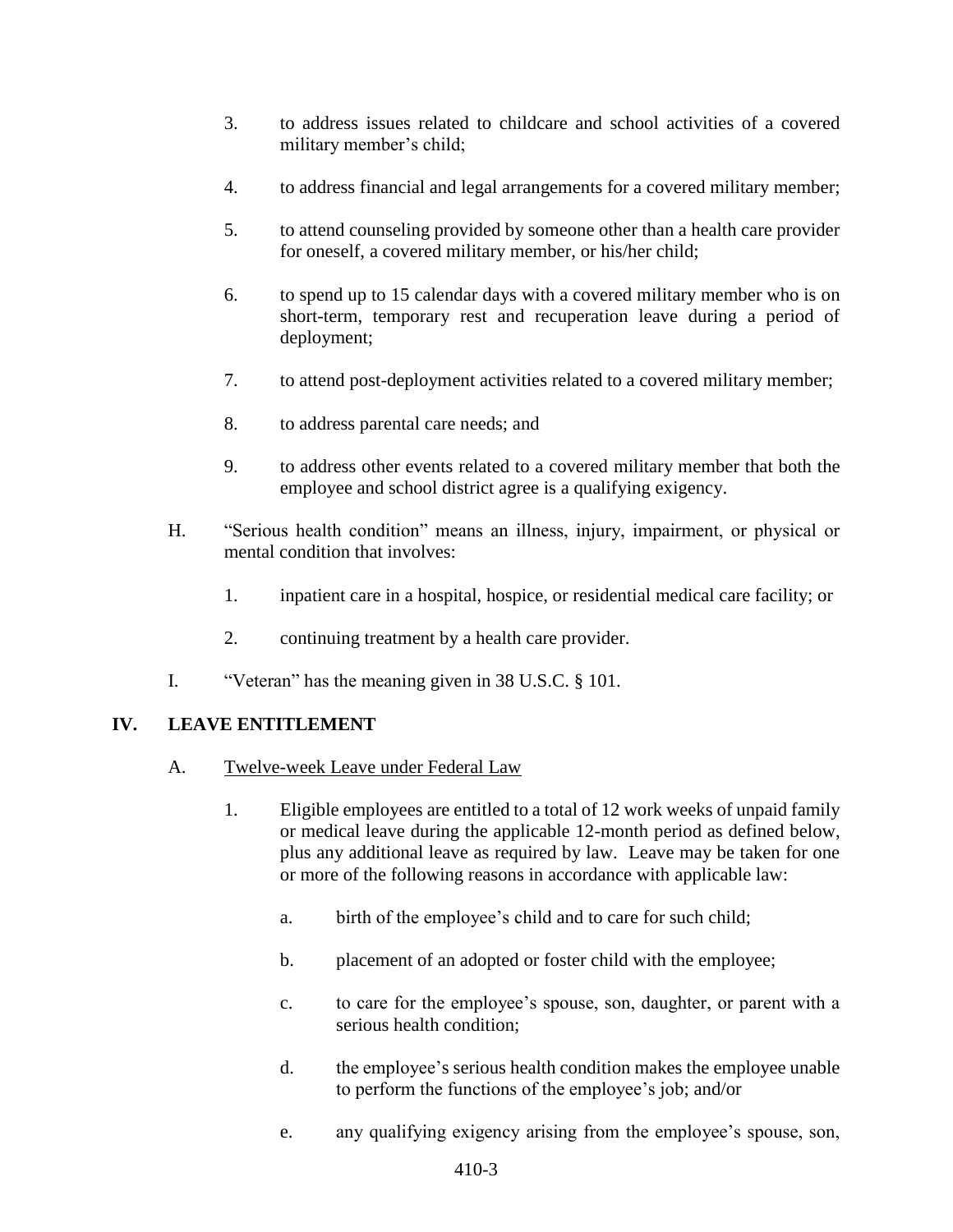daughter, or parent being on covered active duty, or notified of an impending call or order to covered active duty in the Armed Forces.

- 2. For the purposes of this policy, "year" is defined as a rolling 12-month period measured backward from the date an employee's leave is to commence.
- 3. An employee's entitlement to FMLA leave for the birth, adoption, or foster care of a child expires at the end of the 12-month period beginning on the date of the birth or placement.
- 4. A "serious health condition" typically requires either inpatient care or continuing treatment by or under the supervision of a health care provider, as defined by applicable law. Family and medical leave generally is not intended to cover short-term conditions for which treatment and recovery are very brief.
- 5. A "serious injury or illness," in the case of a member of the Armed Forces, including a member of the National Guard or Reserves, means:
	- a. injury or illness that was incurred by the member in the line of duty on active duty in the Armed Forces or that existed before the beginning of the member's active duty and was aggravated by service in the line of duty on active duty in the Armed Forces and that may render the member medically unfit to perform the duties of the member's office, grade, rank, or rating; and
	- b. in the case of a covered veteran who was a member of the Armed Forces, including a member of the National Guard or Reserves, at any time, during the period of five years preceding the date on which the veteran undergoes the medical treatment, recuperation, or therapy, means a qualifying injury or illness that was incurred by the member in the line of duty on active duty in the Armed Forces or that existed before the beginning of the member's active duty and was aggravated by service in the line of duty in the Armed Forces and that manifested itself before or after the member became a veteran, and is:
		- (i) a continuation of a serious injury or illness that was incurred or aggravated when the covered veteran was a member of the Armed Forces and rendered the servicemember unable to perform the duties of the servicemember's office, grade, rank, or rating; or
		- (ii) a physical or mental condition for which the covered veteran has received a U.S. Department of Veterans Affairs Service-Related Disability (VASRD) rating of 50 percent or greater and such VASRD rating is based, in whole or in part, on the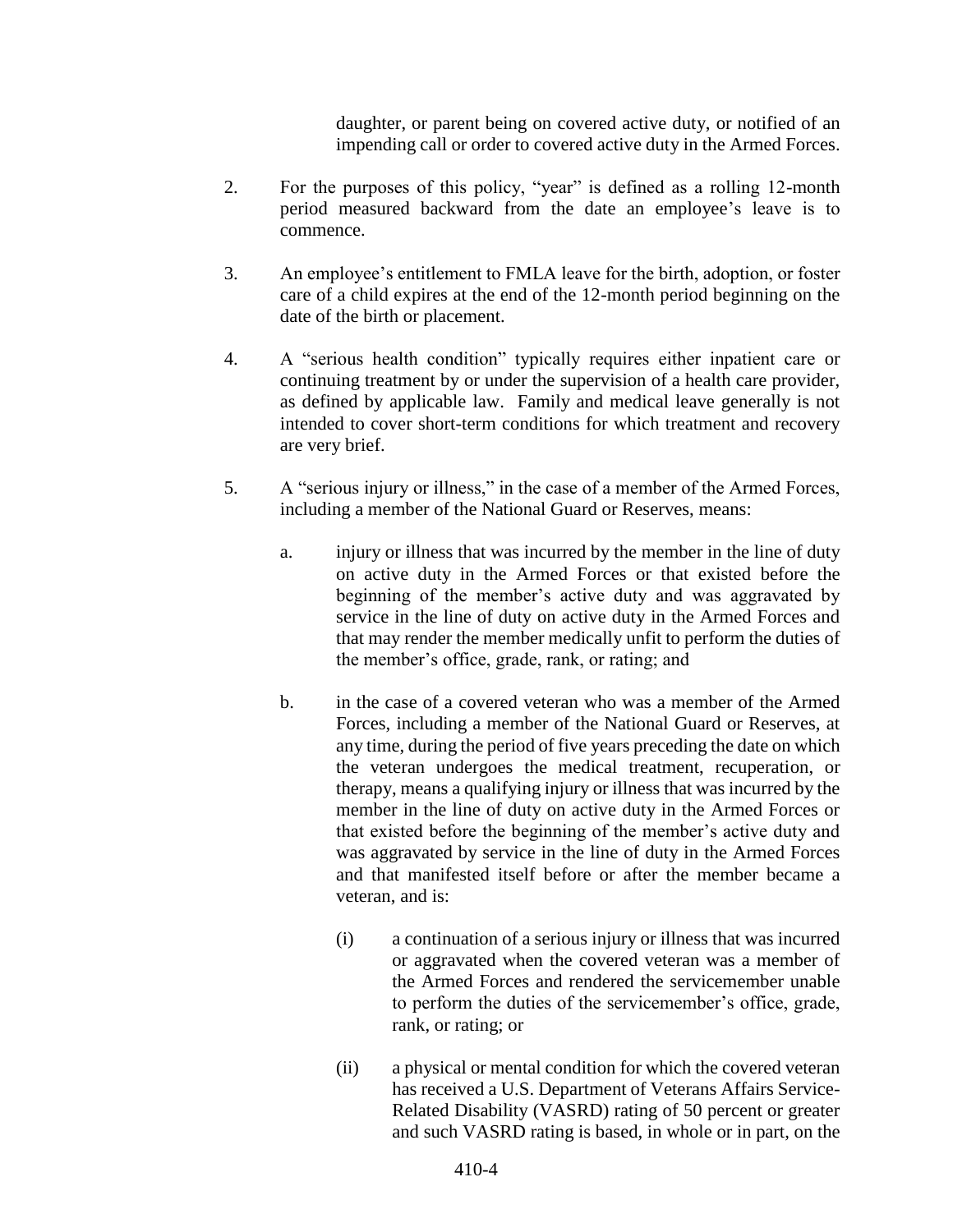condition precipitating the need for military caregiver leave; or

- (iii) a physical or mental condition that substantially impairs the covered veteran's ability to secure or follow a substantially gainful occupation by reason of a disability or disabilities related to military service, or would do so absent treatment; or
- (iv) an injury, including a psychological injury, on the basis of which the covered veteran has been enrolled in the Department of Veterans Affairs Program of Comprehensive Assistance for Family Caregivers.
- 6. Eligible spouses employed by the school district are limited to an aggregate of 12 weeks of leave during any 12-month period for the birth and care of a newborn child or adoption of a child, the placement of a child for foster care, or to care for a parent. This limitation for spouses employed by the school district does not apply to leave taken: by one spouse to care for the other spouse who is seriously ill; to care for a child with a serious health condition; because of the employee's own serious health condition; or pursuant to Paragraph IV.A.1.e. above.
- 7. Depending on the type of leave, intermittent or reduced schedule leave may be granted in the discretion of the school district or when medically necessary. However, part-time employees are only eligible for a pro-rata portion of leave to be used on an intermittent or reduced schedule basis, based on their average hours worked per week. Where an intermittent or reduced schedule leave is foreseeable based on planned medical treatment, the school district may transfer the employee temporarily to an available alternative position for which the employee is qualified and which better accommodates recurring periods of leave than does the employee's regular position, and which has equivalent pay and benefits.
- 8. If an employee requests a leave for the serious health condition of the employee or the employee's spouse, child, or parent, the employee will be required to submit sufficient medical certification. In such a case, the employee must submit the medical certification within 15 days from the date of the request or as soon as practicable under the circumstances.
- 9. If the school district has reason to doubt the validity of a health care provider's certification, it may require a second opinion at the school district's expense. If the opinions of the first and second health care providers differ, the school district may require certification from a third health care provider at the school district's expense. An employee may also be required to present a certification from a health care provider indicating that the employee is able to return to work.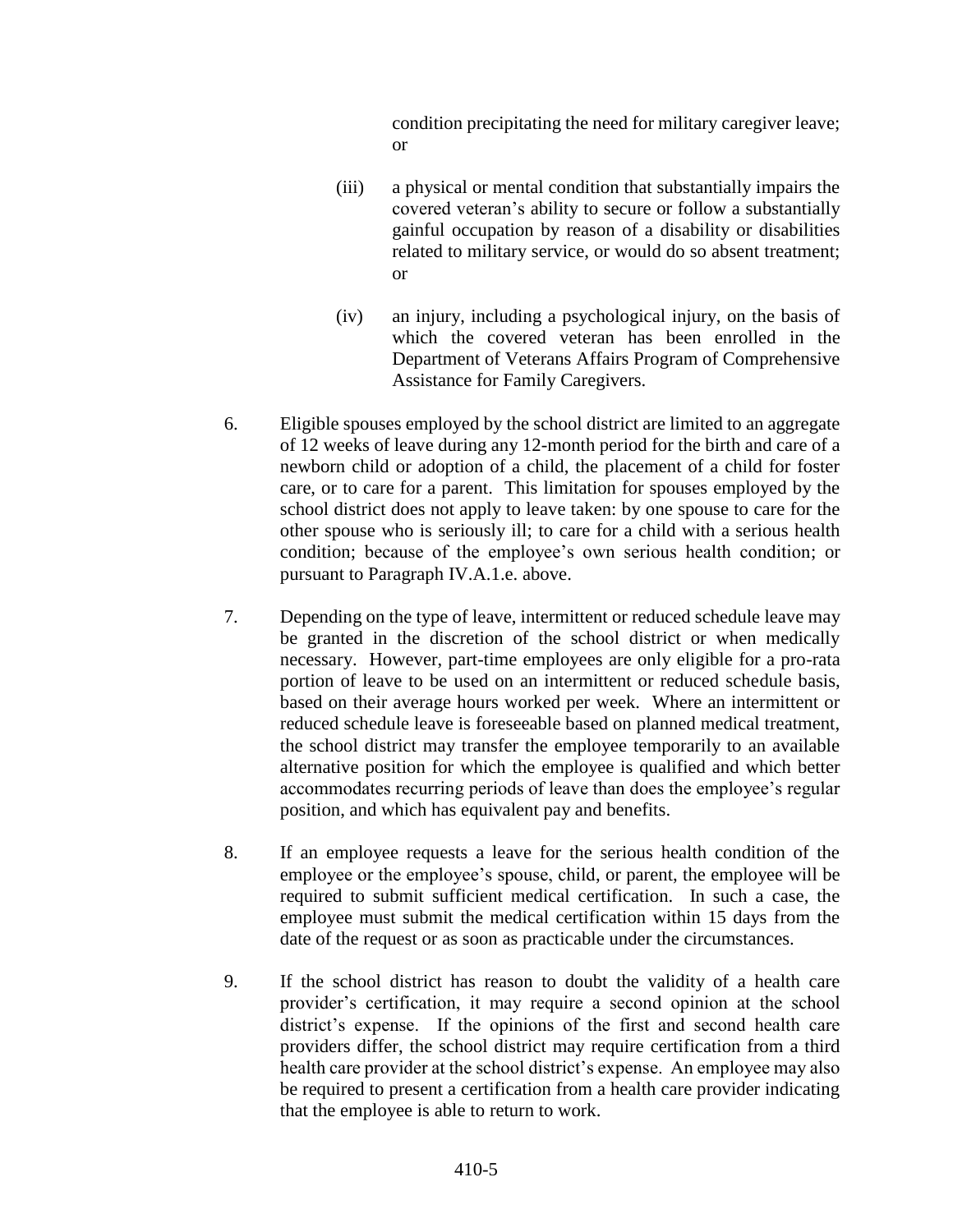- 10. Requests for leave shall be made to the school district. When leave relates to an employee's spouse, son, daughter, parent, or covered servicemember being on covered active duty, or notified of an impending call or order to covered active duty pursuant to Paragraph IV.A.1.e. above, and such leave is foreseeable, the employee shall provide reasonable and practical notice to the school district of the need for leave. For all other leaves, employees must give 30 days' written notice of a leave of absence where practicable. The failure to provide the required notice may result in a delay of the requested leave. Employees are expected to make a reasonable effort to schedule leaves resulting from planned medical treatment so as not to disrupt unduly the operations of the school district, subject to and in coordination with the health care provider.
- 11. The school district may require that a request for leave under Paragraph IV.A.1.e. above be supported by a copy of the covered military member's active duty orders or other documentation issued by the military indicating active duty or a call to active duty status and the dates of active duty service. In addition, the school district may require the employee to provide sufficient certification supporting the qualifying exigency for which leave is requested.
- 12. During the period of a leave permitted under this policy, the school district will provide health insurance under its group health plan under the same conditions coverage would have been provided had the employee not taken the leave. The employee will be responsible for payment of the employee contribution to continue group health insurance coverage during the leave. An employee's failure to make necessary and timely contributions may result in termination of coverage. An employee who does not return to work after the leave may be required, in some situations, to reimburse the school district for the cost of the health plan premiums paid by it.
- 13. The school district may request or require the employee to substitute accrued paid leave for any part of the 12-week period. Employees may be allowed to substitute paid leave for unpaid leave by meeting the requirements set out in the administrative directives and guidelines established for the implementation of this policy, if any. Employees eligible for leave must comply with the family and medical leave directives and guidelines prior to starting leave. The superintendent shall be responsible to develop directives and guidelines as necessary to implement this policy. Such directives and guidelines shall be submitted to the school board for annual review.

The school district shall comply with written notice requirements as set forth in federal regulations.

14. Employees returning from a leave permitted under this policy are eligible for reinstatement in the same or an equivalent position as provided by law. However, the employee has no greater right to reinstatement or to other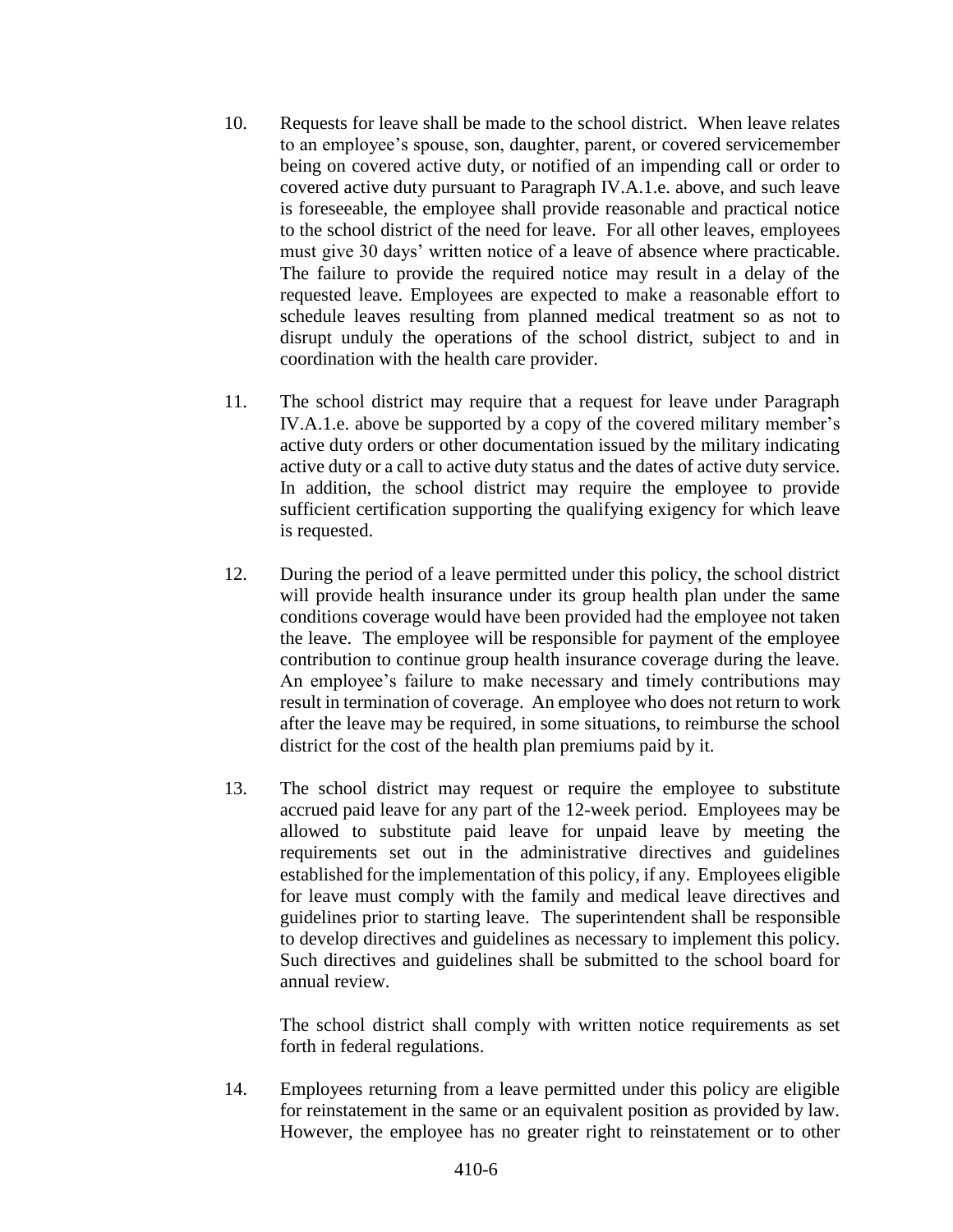benefits and conditions of employment than if the employee had been continuously employed during the leave.

B. Twelve-week Leave under State Law

An employee who does not qualify for parenting leave under Paragraphs IV.A.1.a. or IV.A.1.b. above may qualify for a 12-week unpaid leave which is available to a biological or adoptive parent in conjunction with the birth or adoption of a child, or to a female employee for prenatal care or incapacity due to pregnancy, childbirth, or related health conditions. The length of the leave shall be determined by the employee but must not exceed 12 weeks unless agreed by the employer. The employee may qualify if he or she has worked for the school district for at least 12 months and has worked an average number of hours per week equal to one-half of the full time equivalent during the 12-month period immediately preceding the leave. This leave is separate and exclusive of the family and medical leave described in the preceding paragraphs but may be reduced by any period of paid parental, disability, personal, or medical, or sick leave, or accrued vacation provided by the employer so that the total leave does not exceed 12 weeks, unless agreed by the employer, or leave taken for the same purpose under the FMLA. The leave taken under this section shall begin at a time requested by the employee. An employee who plans to take leave under this section must give the employer reasonable notice of the date the leave shall commence and the estimated duration of the leave. For leave taken by a biological or adoptive parent in conjunction with the birth or adoption of a child, the leave must begin within 12 months of the birth or adoption; except that, in the case where the child must remain in the hospital longer than the mother, the leave must begin within 12 months after the child leaves the hospital.

## C. Twenty-six-week Servicemember Family Military Leave

- 1. An eligible employee who is the spouse, son, daughter, parent, or next of kin of a covered servicemember shall be entitled to a total of 26 work weeks of leave during a 12-month period to care for the servicemember. The leave described in this paragraph shall be available only during a single 12-month period. For purposes of this leave, the need to care for a servicemember includes both physical and psychological care.
- 2. During a single 12-month period, an employee shall be entitled to a combined total of 26 work weeks of leave under Paragraphs IV.A. and IV.C. above.
- 3. The 12-month period referred to in this section begins on the first day the eligible employee takes leave to care for a covered servicemember and ends 12 months after that date.
- 4. Eligible spouses employed by the school district are limited to an aggregate of 26 weeks of leave during any 12-month period if leave is taken for birth of the employee's child or to care for the child after birth; for placement of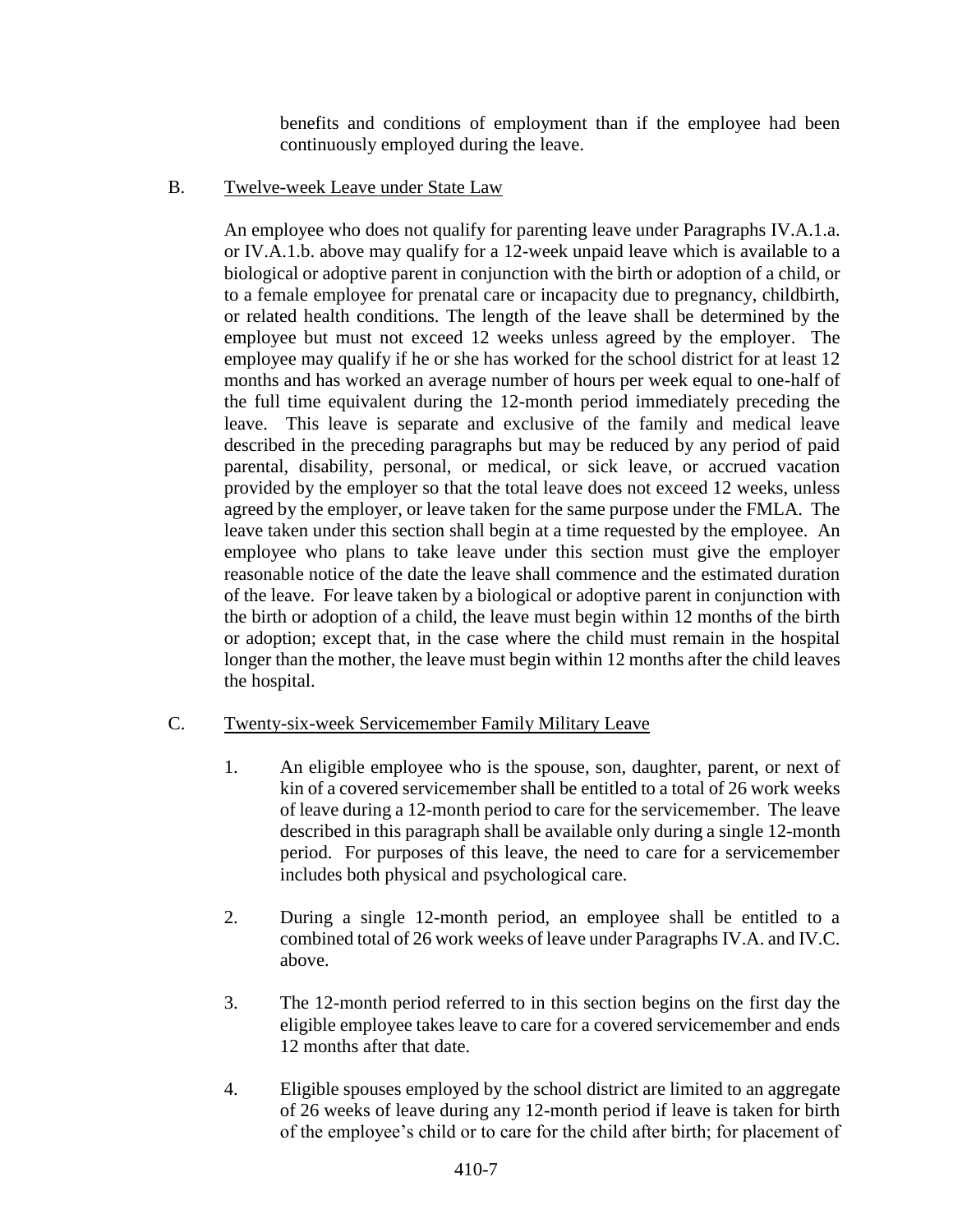a child with the employee for adoption or foster care or to care for the child after placement; to care for the employee's parent with a serious health condition; or to care for a covered servicemember with a serious injury or illness.

- 5. The school district may request or require the employee to substitute accrued paid leave for any part of the 26-week period. Employees may be allowed to substitute paid leave for unpaid leave by meeting the requirements set out in the administrative directives and guidelines established for the implementation of this policy, if any. Employees eligible for leave must comply with the family and medical leave directives and guidelines prior to starting leave.
- 6. An employee will be required to submit sufficient medical certification issued by the health care provider of the covered servicemember and other information in support of requested leave and eligibility for such leave under this section within 15 days from the date of the request or as soon as practicable under the circumstances.
- 7. The provisions of Paragraphs IV.A.7., IV.A.10., IV.A.12., IV.A.13., and IV.A.14. above shall apply to leaves under this section.

# **V. SPECIAL RULES FOR INSTRUCTIONAL EMPLOYEES**

- A. An instructional employee is one whose principal function is to teach and instruct students in a class, a small group, or an individual setting. This includes, but is not limited to, teachers, coaches, driver's education instructors, and special education assistants.
- B. Instructional employees who request foreseeable medically necessary intermittent or reduced work schedule leave greater than 20 percent of the work days in the leave period may be required to:
	- 1. take leave for the entire period or periods of the planned medical treatment; or
	- 2. move to an available alternative position for which the employee is qualified, and which provides equivalent pay and benefits, but not necessarily equivalent duties.
- C. Instructional employees who request continuous leave near the end of a semester may be required to extend the leave through the end of the semester. The number of weeks remaining before the end of a semester does not include scheduled school breaks, such as summer, winter, or spring break.
	- 1. If an instructional employee begins leave for any purpose more than five weeks before the end of a semester and it is likely the leave will last at least three weeks, the school district may require that the leave be continued until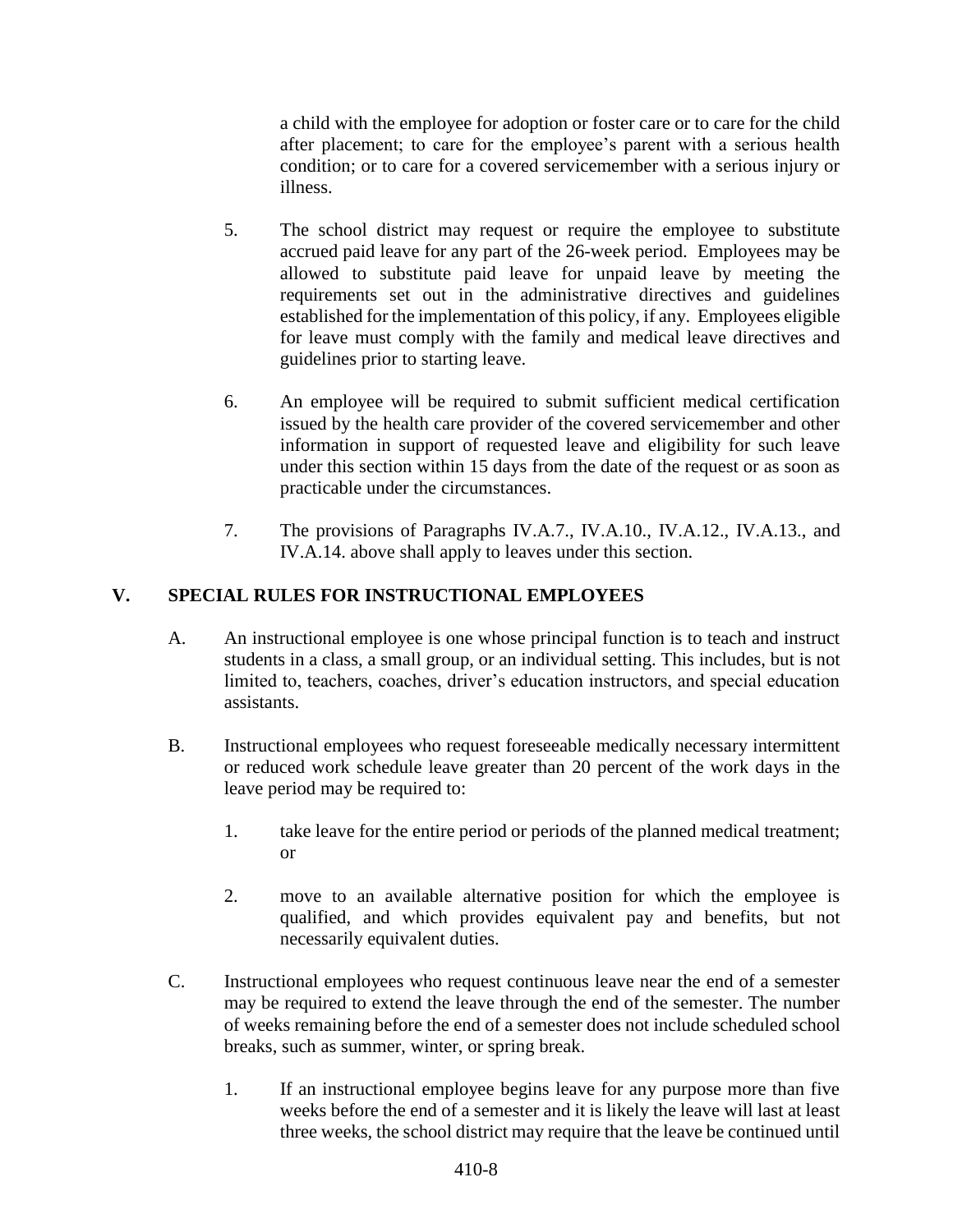the end of the semester.

- 2. If the employee begins leave for a purpose other than the employee's own serious health condition during the last five weeks of a semester, the school district may require that the leave be continued until the end of the semester if the leave will last more than two weeks or if the employee's return from leave would occur during the last two weeks of the semester.
- 3. If the employee begins leave for a purpose other than the employee's own serious health condition during the last three weeks of the semester and the leave will last more than five working days, school district may require the employee to continue taking leave until the end of the semester.
- D. The entire period of leave taken under the special rules will be counted as leave. The school district will continue to fulfill the school district's leave responsibilities and obligations, including the obligation to continue the employee's health insurance and other benefits, if an instructional employee's leave entitlement ends before the involuntary leave period expires.

## **VI. OTHER**

- A. The provisions of this policy are intended to comply with applicable law, including the FMLA and applicable regulations. Any terms used from the FMLA will have the same meaning as defined by the FMLA and/or applicable regulations. To the extent that this policy is ambiguous or contradicts applicable law, the language of the applicable law will prevail.
- B. The requirements stated in the collective bargaining agreement between employees in a certified collective bargaining unit and the school district regarding family and medical leaves (if any) shall be followed.

## **VII. DISSEMINATION OF POLICY**

- A. This policy shall be conspicuously posted in each school district building in areas accessible to employees.
- B. This policy will be reviewed at least annually for compliance with state and federal law.

*Legal References:* Minn. Stat. §§ 181.940-181.944 (Parenting Leave) 10 U.S.C. § 101 *et seq.* (Armed Forces General Military Law) 29 U.S.C. § 2601 *et seq.* (Family and Medical Leave Act) 38 U.S.C. § 101 (Definitions) 29 C.F.R. Part 825 (Family and Medical Leave Act)

*Cross References:* MSBA Service Manual, Chapter 13, School Law Bulletin "M" (Statutory Provisions Which Grant Leaves to Licensed as well as Non-Licensed